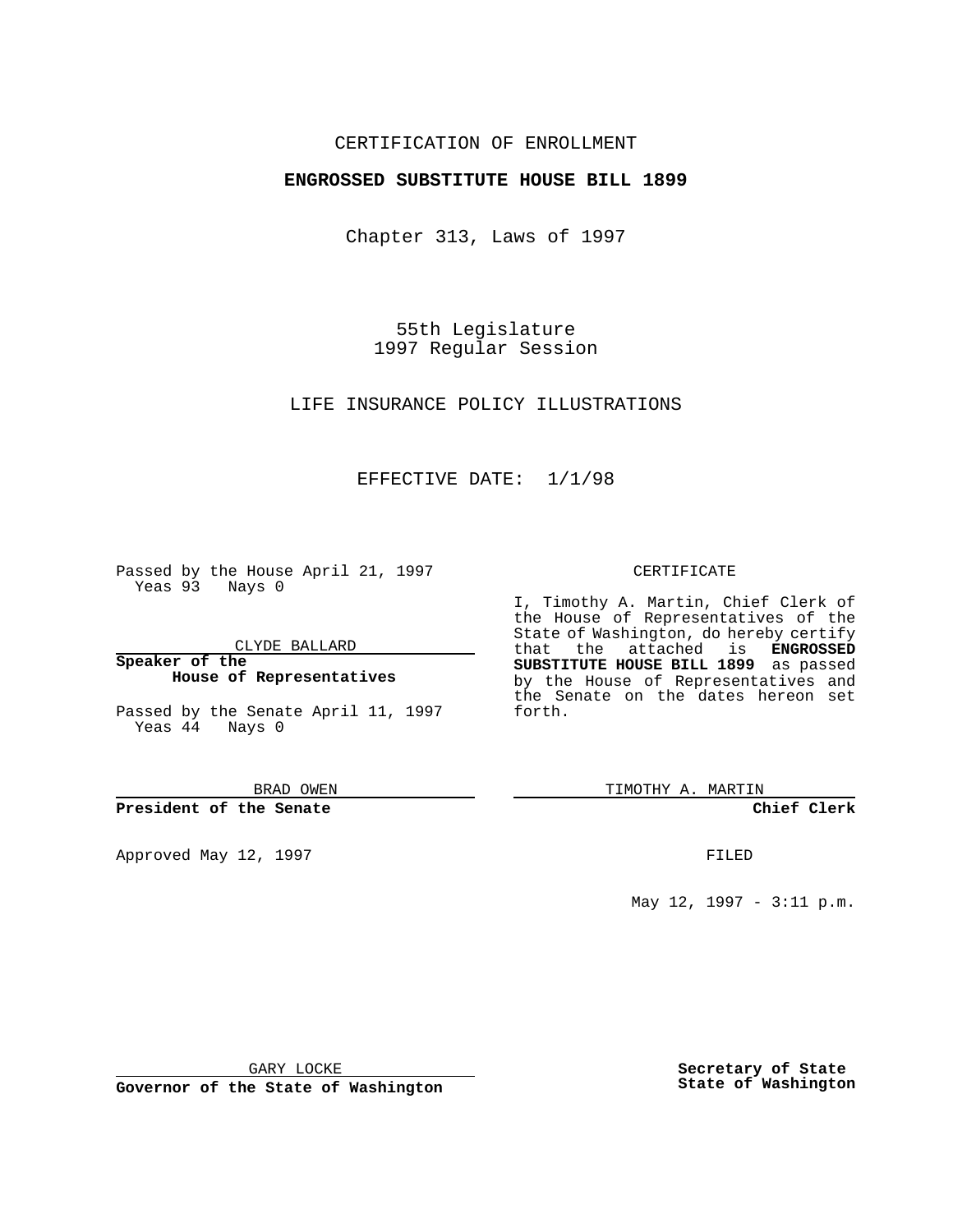# **ENGROSSED SUBSTITUTE HOUSE BILL 1899** \_\_\_\_\_\_\_\_\_\_\_\_\_\_\_\_\_\_\_\_\_\_\_\_\_\_\_\_\_\_\_\_\_\_\_\_\_\_\_\_\_\_\_\_\_\_\_

\_\_\_\_\_\_\_\_\_\_\_\_\_\_\_\_\_\_\_\_\_\_\_\_\_\_\_\_\_\_\_\_\_\_\_\_\_\_\_\_\_\_\_\_\_\_\_

AS AMENDED BY THE SENATE

Passed Legislature - 1997 Regular Session

# **State of Washington 55th Legislature 1997 Regular Session**

**By** House Committee on Financial Institutions & Insurance (originally sponsored by Representatives Zellinsky, L. Thomas, Carrell, Wolfe, Grant and Sullivan)

Read first time 02/26/97.

 AN ACT Relating to life insurance illustrations; adding a new chapter to Title 48 RCW; prescribing penalties; and providing an effective date.

BE IT ENACTED BY THE LEGISLATURE OF THE STATE OF WASHINGTON:

 NEW SECTION. **Sec. 1.** The purpose of this chapter is to provide standards for life insurance policy illustrations that will protect consumers and foster consumer education by providing illustration formats, prescribing standards to be followed when illustrations are used, and specifying the disclosures that are required in connection with illustrations. The goals of these standards are to ensure that illustrations do not mislead purchasers of life insurance and to make illustrations more understandable. Insurers will, as far as possible, eliminate the use of footnotes and caveates and define terms used in the illustration in language that would be understood by a typical person within the segment of the public to which the illustration is directed.

 NEW SECTION. **Sec. 2.** This chapter applies to all group and individual life insurance policies and certificates except: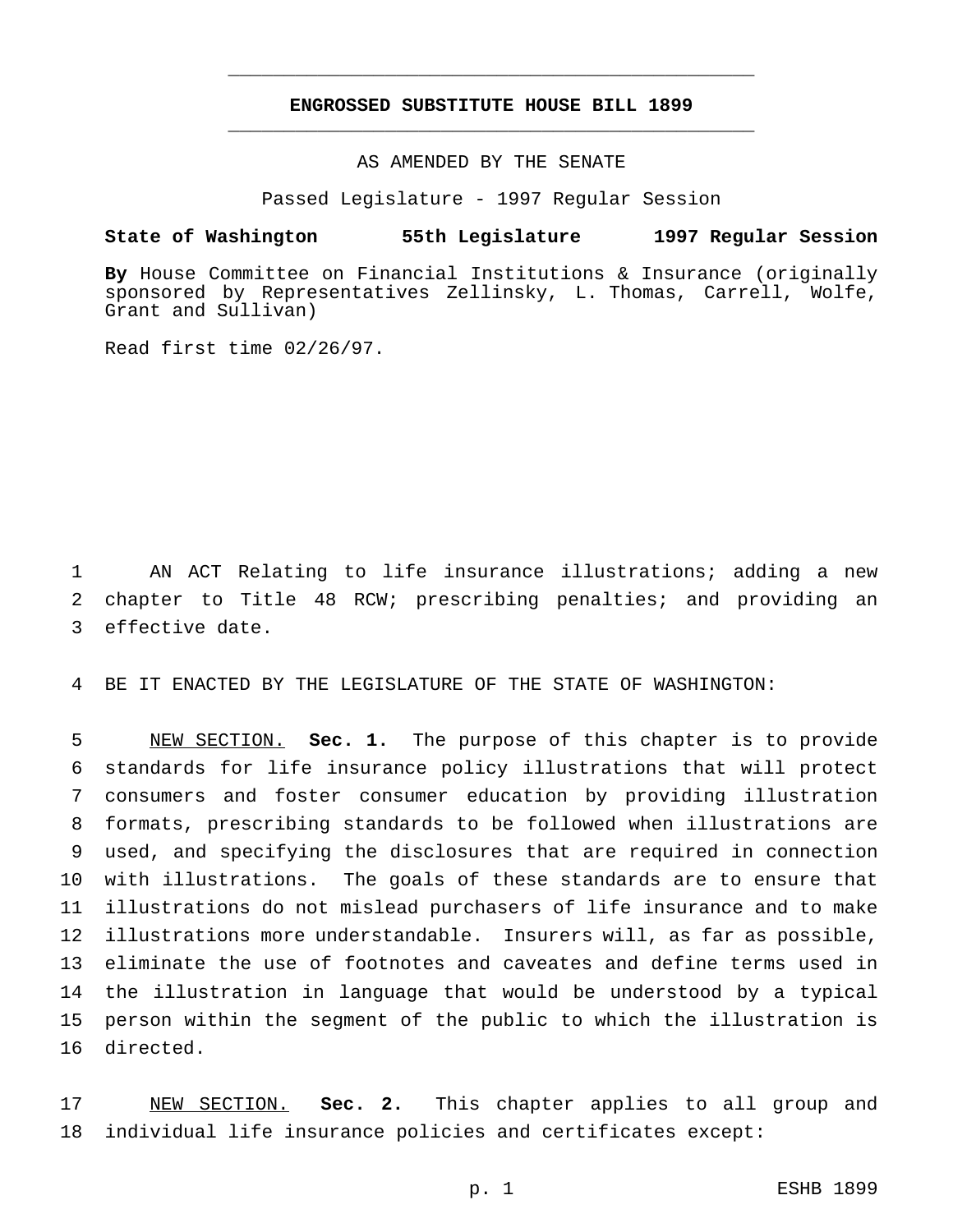- (1) Variable life insurance;
- (2) Individual and group annuity contracts;
- (3) Credit life insurance; or

 (4) Life insurance policies with no illustrated death benefits on any individual exceeding ten thousand dollars.

 NEW SECTION. **Sec. 3.** The definitions in this section apply throughout this chapter unless the context requires otherwise.

 (1) "Actuarial standards board" means the board established by the American academy of actuaries to develop and adopt standards of actuarial practice.

 (2) "Contract premium" means the gross premium that is required to be paid under a fixed premium policy, including the premium for a rider for which benefits are shown in the illustration.

 (3) "Currently payable scale" means a scale of nonguaranteed elements in effect for a policy form as of the preparation date of the illustration or declared to become effective within the next ninety-five days.

 (4) "Disciplined current scale" means a scale of nonguaranteed elements constituting a limit on illustrations currently being illustrated by an insurer that is reasonably based on actual recent historical experience, as certified annually by an illustration actuary designated by the insurer. Further guidance in determining the disciplined current scale as contained in standards established by the actuarial standards board may be relied upon if the standards:

(a) Are consistent with all provisions of this chapter;

 (b) Limit a disciplined current scale to reflect only actions that 27 have already been taken or events that have already occurred;

 (c) Do not permit a disciplined current scale to include any projected trends of improvements in experience or any assumed 30 improvements in experience beyond the illustration date; and

 (d) Do not permit assumed expenses to be less than minimum assumed expenses.

 (5) "Generic name" means a short title descriptive of the policy being illustrated, such as whole life, term life, or flexible premium adjustable life.

 (6) "Guaranteed elements" means the premiums, benefits, values, credits, or charges under a policy of life insurance that are guaranteed and determined at issue.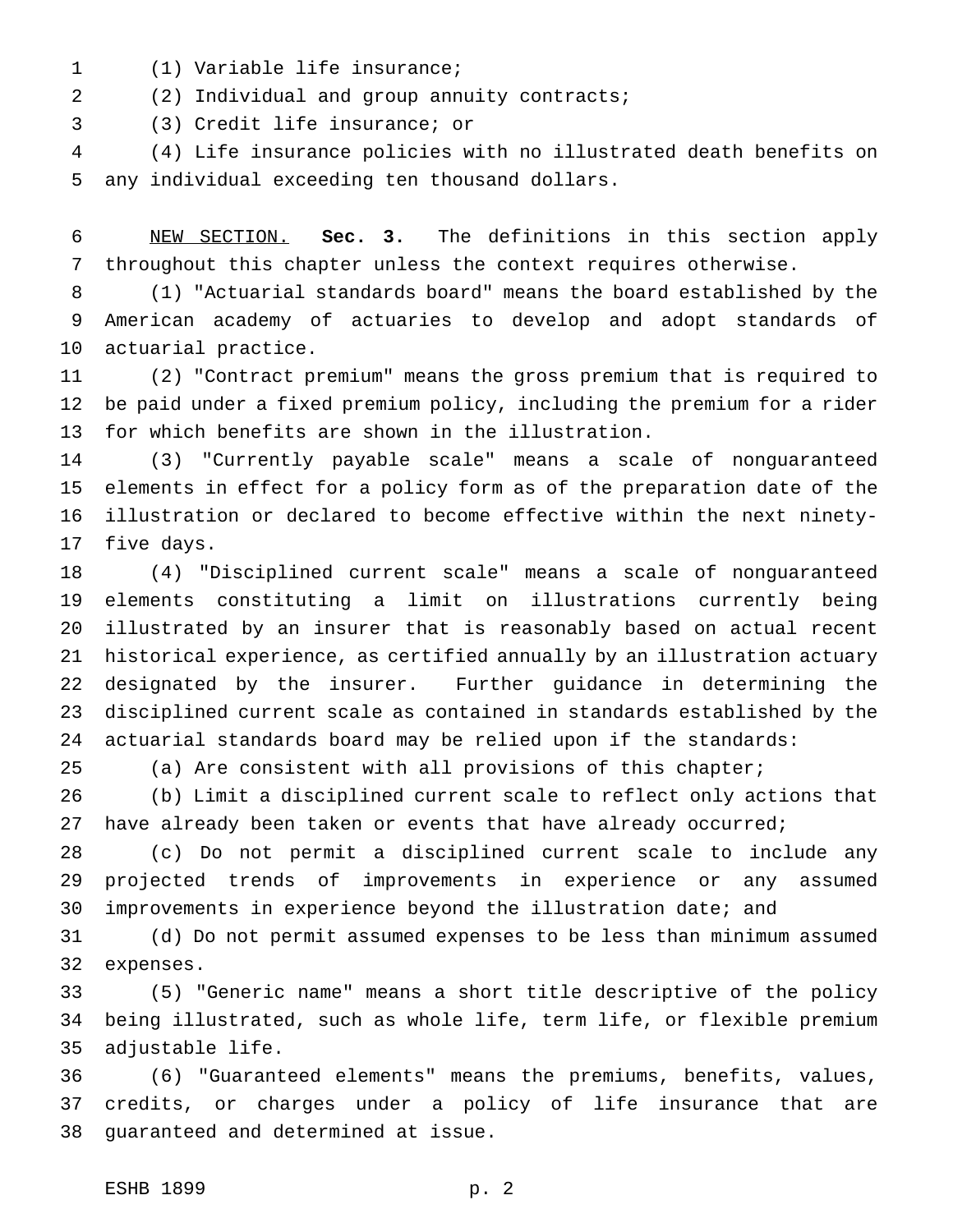(7) "Nonguaranteed elements" means the premiums, benefits, values, credits, or charges under a policy of life insurance that are not guaranteed or not determined at issue.

 (8) "Illustrated scale" means a scale of nonguaranteed elements currently being illustrated that is not more favorable to the policy owner than the lesser of:

(a) The disciplined current scale; or

(b) The currently payable scale.

 (9) "Illustration" means a presentation or depiction that includes nonguaranteed elements of a policy of life insurance over a period of years and that is one of the three types defined below:

 (a) "Basic illustration" means a ledger or proposal used in the sale of a life insurance policy that shows both guaranteed and nonguaranteed elements.

 (b) "Supplemental illustration" means an illustration furnished in addition to a basic illustration that meets the applicable requirements of this chapter, and that may be presented in a format differing from the basic illustration, but may only depict a scale of nonguaranteed elements that is permitted in a basic illustration.

 (c) "In-force illustration" means an illustration furnished at any time after the policy that it depicts has been in force for one year or more.

 (10) "Illustration actuary" means an actuary meeting the requirements of section 10 of this act who certifies to illustrations based on the standard of practice adopted by the actuarial standards board.

 (11) "Lapse-supported illustration" means an illustration of a policy form failing the test of self-supporting, as defined in this section, under a modified persistency rate assumption using persistency rates underlying the disciplined current scale for the first five years and one hundred percent policy persistency thereafter.

 (a) "Minimum assumed expenses" means the minimum expenses that may be used in the calculation of the disciplined current scale for a policy form. The insurer may choose to designate each year the method of determining assumed expenses for all policy forms from the following:

(i) Fully allocated expenses;

(ii) Marginal expenses; and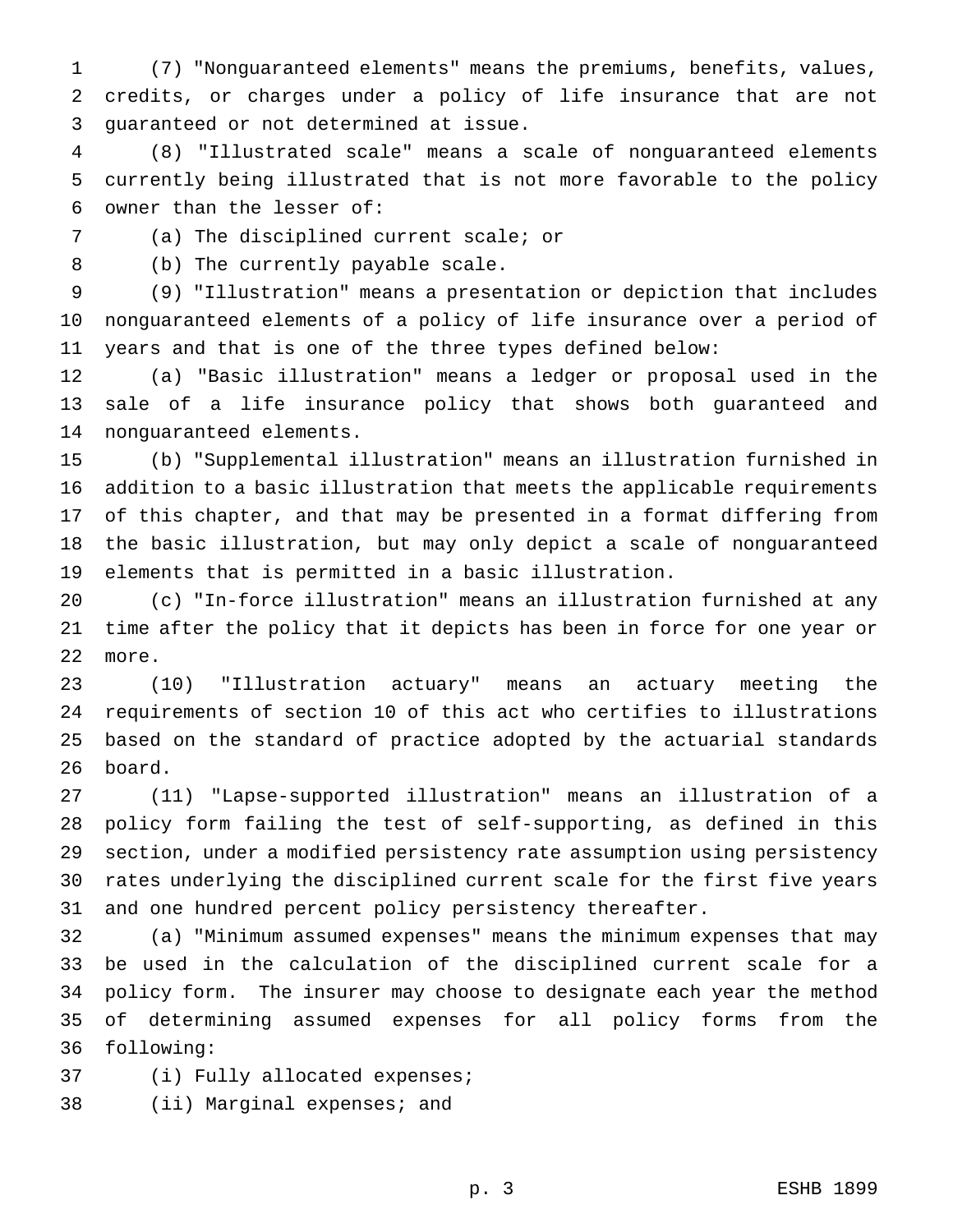(iii) A generally recognized expense table based on fully allocated expenses representing a significant portion of insurance companies and approved by the national association of insurance commissioners.

 (b) Marginal expenses may be used only if greater than a generally recognized expense table. If no generally recognized expense table is approved, fully allocated expenses must be used.

 (12) "Nonterm group life" means a group policy or individual policies of life insurance issued to members of an employer group or other permitted group where:

 (a) Every plan of coverage was selected by the employer or other group representative;

 (b) Some portion of the premium is paid by the group or through payroll deduction; and

(c) Group underwriting or simplified underwriting is used.

 (13) "Policy owner" means the owner named in the policy or the certificate holder in the case of a group policy.

 (14) "Premium outlay" means the amount of premium assumed to be paid by the policy owner or other premium payer out-of-pocket.

 (15) "Self-supporting illustration" means an illustration of a policy form for which it can be demonstrated that, when using experience assumptions underlying the disciplined current scale, for all illustrated points in time on or after the fifteenth policy anniversary or the twentieth policy anniversary for second-or-later-to- die policies, or upon policy expiration if sooner, the accumulated value of all policy cash flows equals or exceeds the total policy owner value available. For this purpose, policy owner value will include cash surrender values and any other illustrated benefit amounts available at the policy owner's election.

 NEW SECTION. **Sec. 4.** (1) Each insurer marketing policies to which this chapter is applicable shall notify the commissioner whether a policy form is to be marketed with or without an illustration. For all policy forms being actively marketed on the effective date of this act, the insurer shall identify in writing those forms and whether or not an illustration will be used with them. For policy forms filed after the effective date of this act, the identification shall be made at the time of filing. Any previous identification may be changed by notice to the commissioner.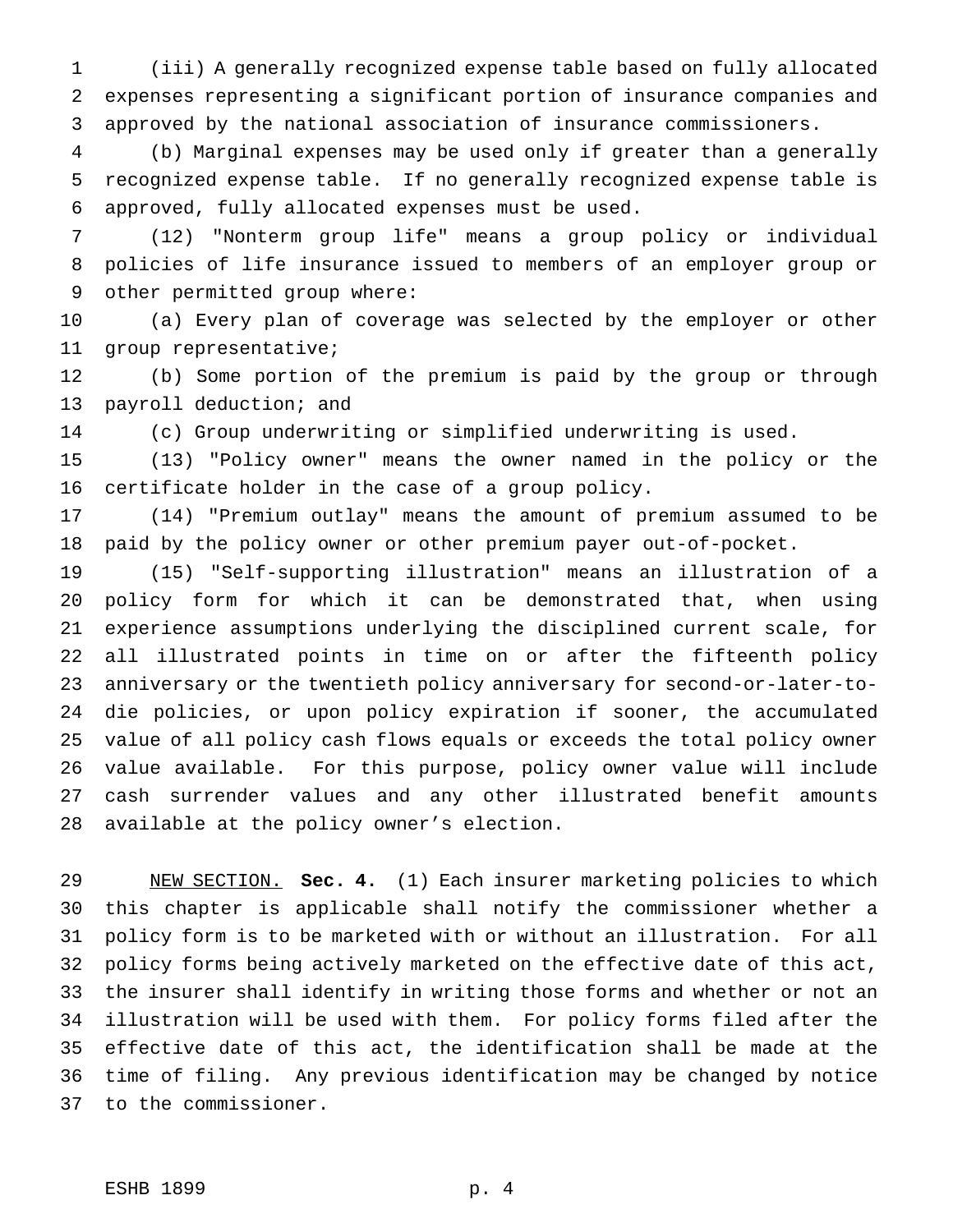(2) If the insurer identifies a policy form as one to be marketed without an illustration, any use of an illustration for any policy using that form prior to the first policy anniversary is prohibited.

 (3) If a policy form is identified by the insurer as one to be marketed with an illustration, a basic illustration prepared and delivered in accordance with this chapter is required, except that a basic illustration need not be provided to individual members of a group or to individuals insured under multiple lives coverage issued to a single applicant unless the coverage is marketed to these individuals. The illustration furnished an applicant for a group life insurance policy or policies issued to a single applicant on multiple lives may be either an individual or composite illustration representative of the coverage on the lives of members of the group or the multiple lives covered.

 (4) Potential enrollees of nonterm group life subject to this chapter shall be furnished a quotation with the enrollment materials. The quotation shall show potential policy values for sample ages and policy years on a guaranteed and nonguaranteed basis appropriate to the group and the coverage. This quotation is not considered an illustration for purposes of this chapter, but all information provided shall be consistent with the illustrated scale. A basic illustration shall be provided at delivery of the certificate to enrollees for nonterm group life who enroll for more than the minimum premium necessary to provide pure death benefit protection. In addition, the insurer shall make a basic illustration available to any nonterm group life enrollee who requests it.

 NEW SECTION. **Sec. 5.** (1) An illustration used in the sale of a life insurance policy shall satisfy the applicable requirements of this chapter, be clearly labeled "life insurance illustration," and contain the following basic information:

(a) Name of insurer;

 (b) Name and business address of producer or insurer's authorized representative, if any;

 (c) Name, age, and sex of proposed insured, except where a composite illustration is permitted under this chapter;

 (d) Underwriting or rating classification upon which the illustration is based;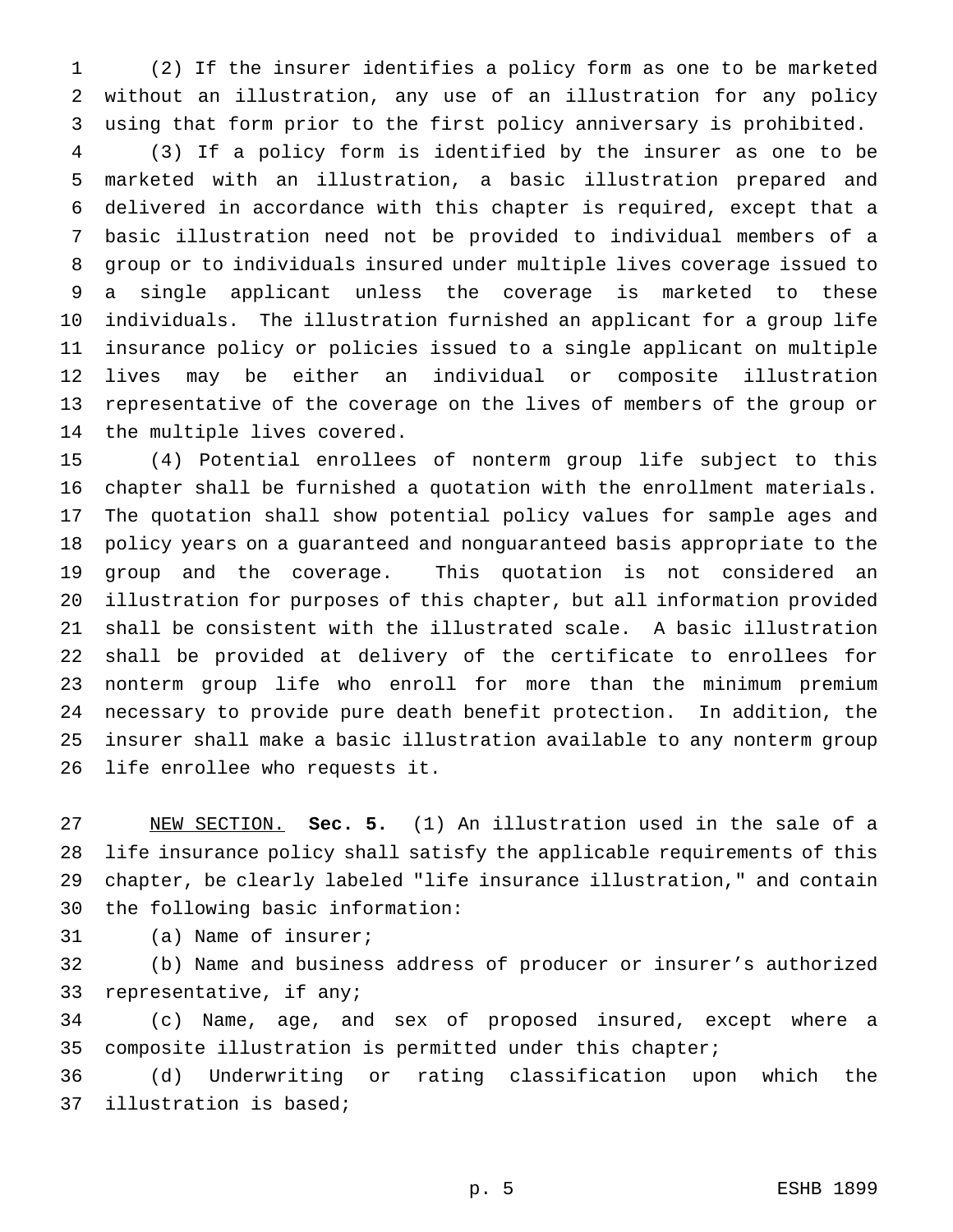(e) Generic name of policy, the company product name, if different, and form number;

(f) Initial death benefit; and

 (g) Dividend option election or application of nonguaranteed elements, if applicable.

 (2) When using an illustration in the sale of a life insurance policy, an insurer or its producers or other authorized representatives shall not:

 (a) Represent the policy as anything other than life insurance policy;

 (b) Use or describe nonguaranteed elements in a manner that is 12 misleading or has the capacity or tendency to mislead;

 (c) State or imply that the payment or amount of nonguaranteed elements is guaranteed;

 (d) Use an illustration that does not comply with the requirements of this chapter;

 (e) Use an illustration that at any policy duration depicts policy performance more favorable to the policy owner than that produced by the illustrated scale of the insurer whose policy is being illustrated;

(f) Provide an applicant with an incomplete illustration;

 (g) Represent in any way that premium payments will not be required for each year of the policy in order to maintain the illustrated death benefits, unless that is the fact;

 (h) Use the term "vanish" or "vanishing premium," or a similar term that implies the policy becomes paid up, to describe a plan for using nonguaranteed elements to pay a portion of future premiums;

 (i) Except for policies that can never develop nonforfeiture values, use an illustration that is "lapse-supported"; or

(j) Use an illustration that is not "self-supporting."

 (3) If an interest rate used to determine the illustrated nonguaranteed elements is shown, it shall not be greater than the earned interest rate underlying the disciplined current scale.

 NEW SECTION. **Sec. 6.** (1) A basic illustration shall conform with the following requirements:

 (a) The illustration shall be labeled with the date on which it was prepared.

 (b) Each page, including any explanatory notes or pages, shall be numbered and show its relationship to the total number of pages in the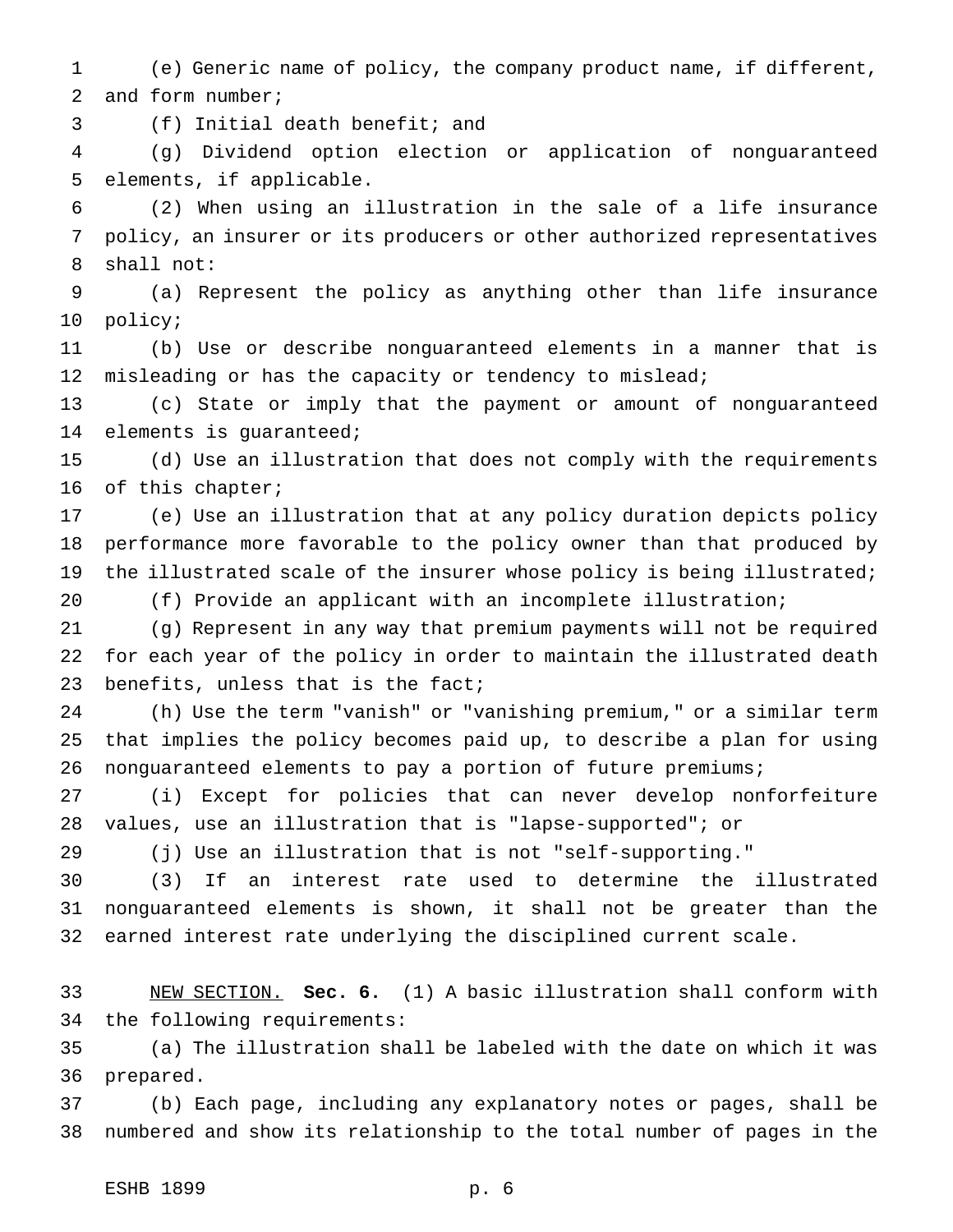illustration (for example, the fourth page of a seven-page illustration shall be labeled "page 4 of 7 pages").

 (c) The assumed dates of payment receipt and benefit payout within a policy year shall be clearly identified.

 (d) If the age of the proposed insured is shown as a component of the tabular detail, it shall be issue age plus the numbers of years the policy is assumed to have been in force.

 (e) The assumed payments on which the illustrated benefits and values are based shall be identified as premium outlay or contract premium, as applicable. For policies that do not require a specific contract premium, the illustrated payments shall be identified as premium outlay.

 (f) Guaranteed death benefits and values available upon surrender, if any, for the illustrated premium outlay or contract premium shall be shown and clearly labeled guaranteed.

 (g) If the illustration shows any nonguaranteed elements, they cannot be based on a scale more favorable to the policy owner than the insurer's illustrated scale at any duration. These elements shall be clearly labeled nonguaranteed.

 (h) The guaranteed elements, if any, shall be shown before corresponding nonguaranteed elements and shall be specifically referred to on any page of an illustration that shows or describes only the nonguaranteed elements (for example, "see page one for guaranteed elements").

 (i) The account or accumulation value of a policy, if shown, shall be identified by the name this value is given in the policy being illustrated and shown in close proximity to the corresponding value available upon surrender.

 (j) The value available upon surrender shall be identified by the name this value is given in the policy being illustrated and shall be the amount available to the policy owner in a lump sum after deduction of surrender charges, policy loans, and policy loan interest, as applicable.

 (k) Illustrations may show policy benefits and values in graphic or chart form in addition to the tabular form.

 (l) Any illustration of nonguaranteed elements shall be accompanied by a statement indicating that:

(i) The benefits and values are not guaranteed;

p. 7 ESHB 1899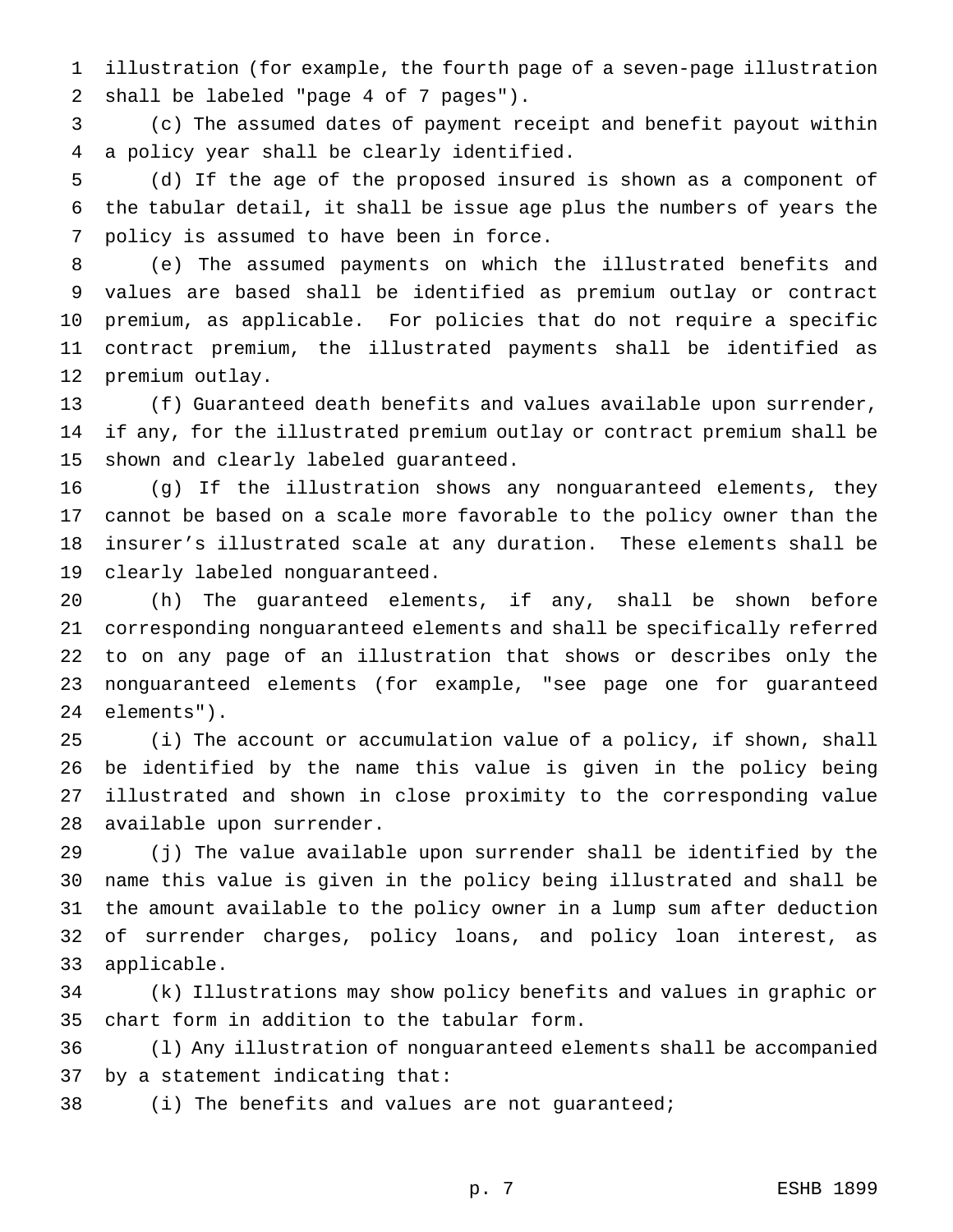(ii) The assumptions on which they are based are subject to change by the insurer; and

(iii) Actual results may be more or less favorable.

 (m) If the illustration shows that the premium payer may have the option to allow policy charges to be paid using nonguaranteed values, the illustration must clearly disclose that a charge continues to be required and that, depending on actual results, the premium payer may need to continue or resume premium outlays. Similar disclosure shall be made for premium outlay of lesser amounts or shorter durations than the contract premium. If a contract premium is due, the premium outlay display shall not be left blank or show zero unless accompanied by an asterisk or similar mark to draw attention to the fact that the policy is not paid up.

 (n) If the applicant plans to use dividends or policy values, guaranteed or nonguaranteed, to pay all or a portion of the contract premium or policy charges, or for any other purpose, the illustration may reflect those plans and the impact on future policy benefits and values.

(2) A basic illustration shall include the following:

 (a) A brief description of the policy being illustrated, including 21 a statement that it is a life insurance policy;

 (b) A brief description of the premium outlay or contract premium, as applicable, for the policy. For a policy that does not require payment of a specific contract premium, the illustration shall show the premium outlay that must be paid to guarantee coverage for the term of the contract, subject to maximum premiums allowable to qualify as a life insurance policy under the applicable provisions of the internal revenue code;

 (c) A brief description of any policy features, riders, or options, guaranteed or nonguaranteed, shown in the basic illustration and the impact they may have on the benefits and values of the policy;

 (d) Identification and a brief definition of column headings and key terms used in the illustration; and

 (e) A statement containing in substance the following: "This illustration assumes that the currently illustrated, nonguaranteed elements will continue unchanged for all years shown. This is not likely to occur, and actual results may be more or less favorable than those shown."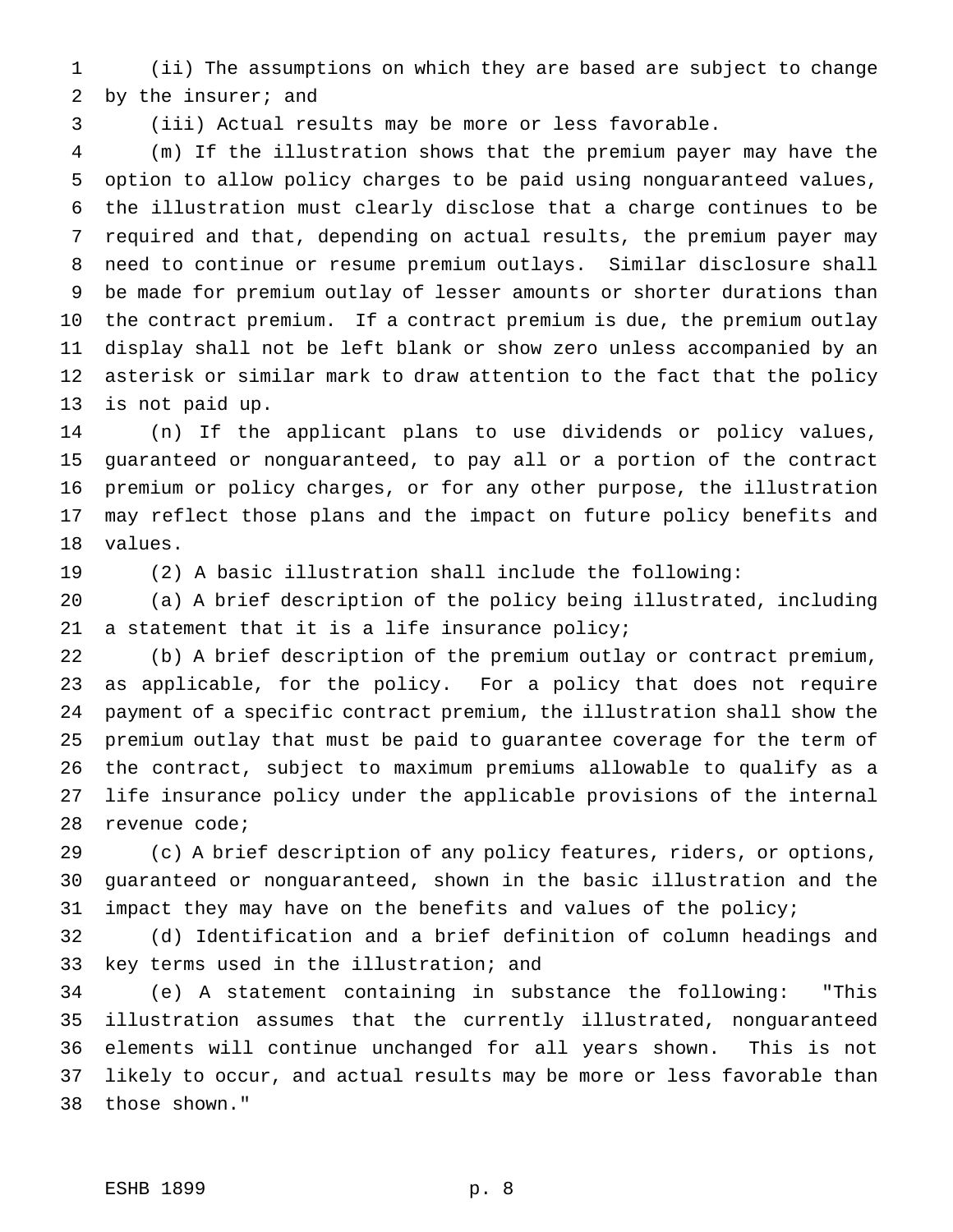(3)(a) Following the narrative summary, a basic illustration shall include a numeric summary of the death benefits and values and the premium outlay and contract premium, as applicable. For a policy that provides for a contract premium, the guaranteed death benefits and values shall be based on the contract premium. This summary shall be shown for at least policy years five, ten, and twenty and at age seventy, if applicable, on the three bases shown below. For multiple life policies the summary shall show policy years five, ten, twenty, and thirty.

10 (i) Policy guarantees;

(ii) Insurer's illustrated scale;

 (iii) Insurer's illustrated scale used but with the nonguaranteed elements reduced as follows:

 (A) Dividends at fifty percent of the dividends contained in the illustrated scale used;

 (B) Nonguaranteed credited interest at rates that are the average of the guaranteed rates and the rates contained in the illustrated 18 scale used; and

 (C) All nonguaranteed charges, including but not limited to, term insurance charges and mortality and expense charges, at rates that are the average of the guaranteed rates and the rates contained in the illustrated scale used.

 (b) In addition, if coverage would cease prior to policy maturity or age one hundred, the year in which coverage ceases shall be identified for each of the three bases.

 (4) Statements substantially similar to the following shall be included on the same page as the numeric summary and signed by the applicant, or the policy owner in the case of an illustration provided at time of delivery, as required in this chapter.

 (a) A statement to be signed and dated by the applicant or policy owner reading as follows: "I have received a copy of this illustration and understand that any nonguaranteed elements illustrated are subject to change and could be either higher or lower. The agent has told me they are not guaranteed."

 (b) A statement to be signed and dated by the insurance producer or other authorized representative of the insurer reading as follows: "I certify that this illustration has been presented to the applicant and that I have explained that any nonguaranteed elements illustrated are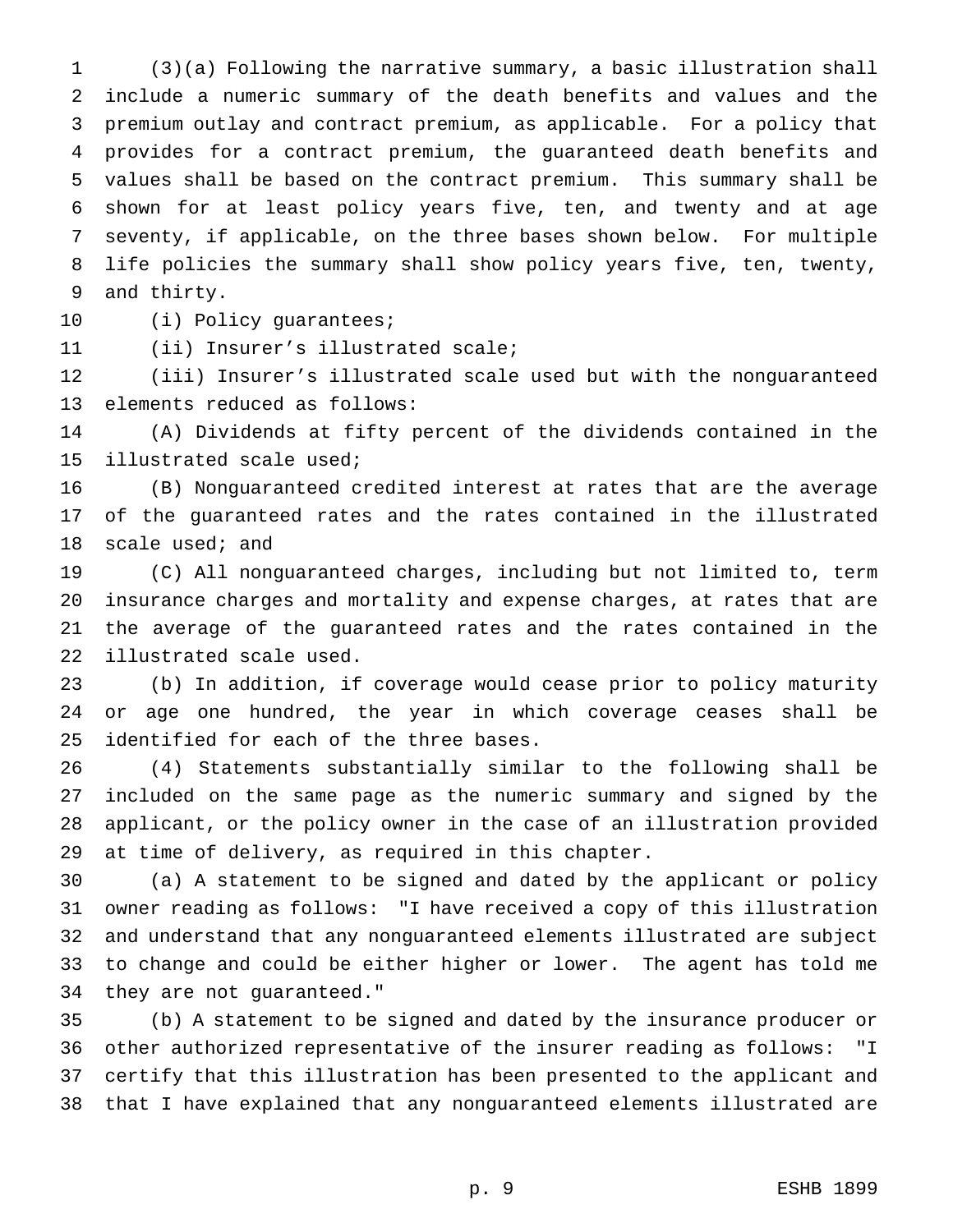subject to change. I have made no statements that are inconsistent with the illustration."

 (5)(a) A basic illustration shall include the following for at least each policy year from one to ten and for every fifth policy year thereafter ending at age one hundred, policy maturity, or final expiration; and except for term insurance beyond the twentieth year, for any year in which the premium outlay and contract premium, if applicable, is to change:

 (i) The premium outlay and mode the applicant plans to pay and the contract premium, as applicable;

 (ii) The corresponding guaranteed death benefit, as provided in the policy; and

 (iii) The corresponding guaranteed value available upon surrender, as provided in the policy.

 (b) For a policy that provides for a contract premium, the guaranteed death benefit and value available upon surrender shall correspond to the contract premium.

 (c) Nonguaranteed elements may be shown if described in the contract. In the case of an illustration for a policy on which the insurer intends to credit terminal dividends, they may be shown if the insurer's current practice is to pay terminal dividends. If any nonguaranteed elements are shown, they must be shown at the same durations as the corresponding guaranteed elements, if any. If no guaranteed benefit or value is available at any duration for which a nonguaranteed benefit or value is shown, a zero shall be displayed in the guaranteed column.

 NEW SECTION. **Sec. 7.** (1) A supplemental illustration may be provided so long as:

 (a) It is appended to, accompanied by, or preceded by a basic illustration that complies with this chapter;

 (b) The nonguaranteed elements shown are not more favorable to the policy owner than the corresponding elements based on the scale used in the basic illustration;

 (c) It contains the same statement required of a basic illustration that nonguaranteed elements are not guaranteed; and

 (d) For a policy that has a contract premium, the contract premium underlying the supplemental illustration is equal to the contract premium shown in the basic illustration. For policies that do not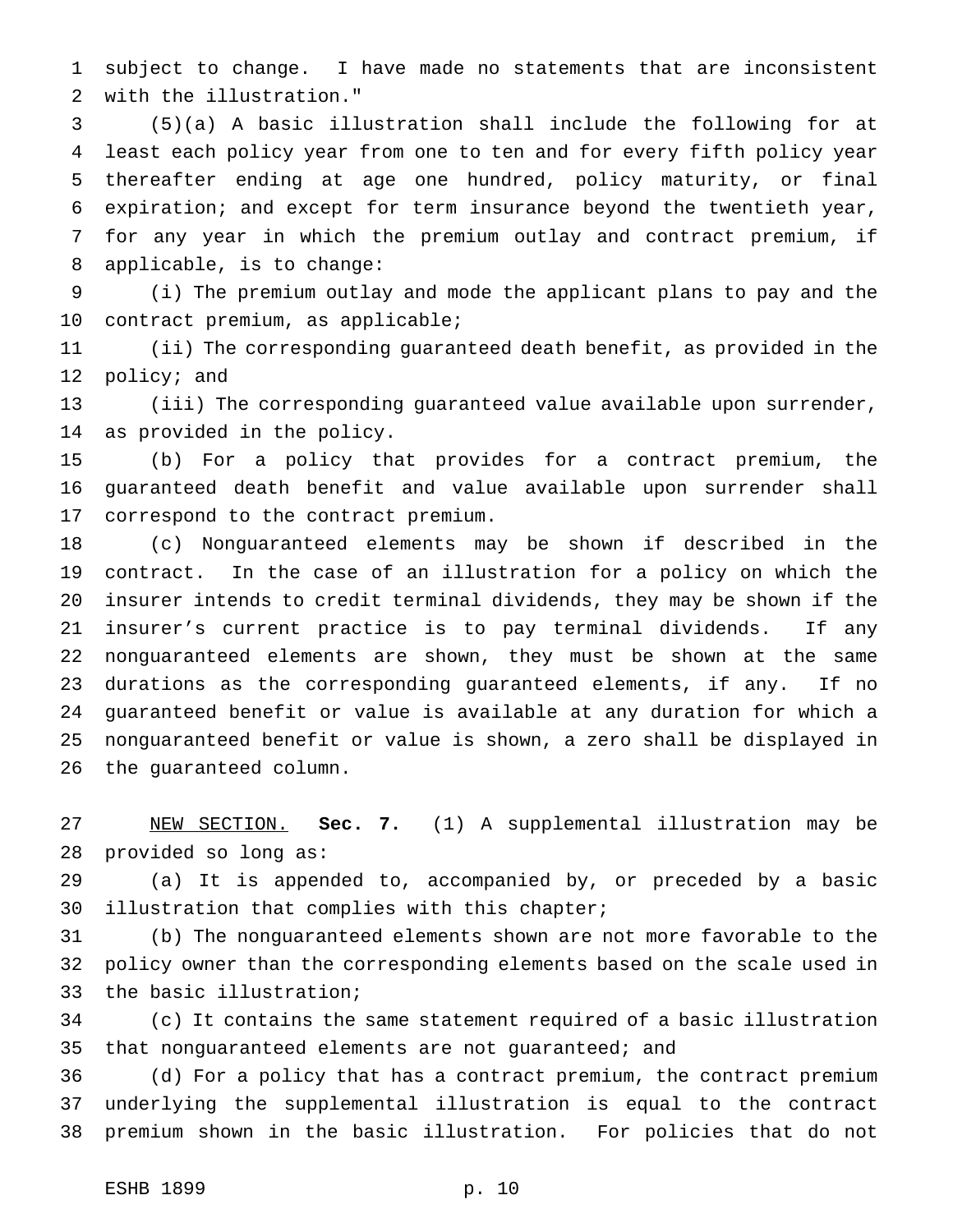require a contract premium, the premium outlay underlying the supplemental illustration shall be equal to the premium outlay shown in the basic illustration.

 (2) The supplemental illustration shall include a notice referring to the basic illustration for guaranteed elements and other important information.

 NEW SECTION. **Sec. 8.** (1)(a) If a basic illustration is used by an insurance producer or other authorized representative of the insurer in the sale of a life insurance policy and the policy is applied for as illustrated, a copy of that illustration, signed in accordance with this chapter, shall be submitted to the insurer at the time of policy application. A copy shall also be provided to the applicant.

 (b) If the policy is issued other than as applied for, a revised basic illustration conforming to the policy as issued shall be sent with the policy. The revised illustration shall conform to the requirements of this chapter, be labeled "revised illustration," and be signed and dated by the applicant or policy owner and producer or other authorized representative of the insurer no later than the time the policy is delivered. A copy shall be provided to the insurer and the policy owner.

 (2)(a) If no illustration is used by an insurance producer or other authorized representative in the sale of a life insurance policy, or if the policy is applied for other than as illustrated, the producer or representative shall certify to that effect in writing on a form provided by the insurer. On the same form the applicant shall acknowledge that no illustration conforming to the policy applied for was provided and shall further acknowledge an understanding that an illustration conforming to the policy as issued will be provided no later than at the time of policy delivery. This form shall be submitted to the insurer at the time of policy application.

 (b) If the policy is issued, a basic illustration conforming to the policy as issued shall be sent with the policy and signed no later than the time the policy is delivered. A copy shall be provided to the insurer and the policy owner.

 (3)(a) Where a computer screen illustration is used that cannot be printed out during use, the producer shall certify in writing on a form provided by the insurer that a computer screen illustration was displayed. Such form shall require the producer to provide, as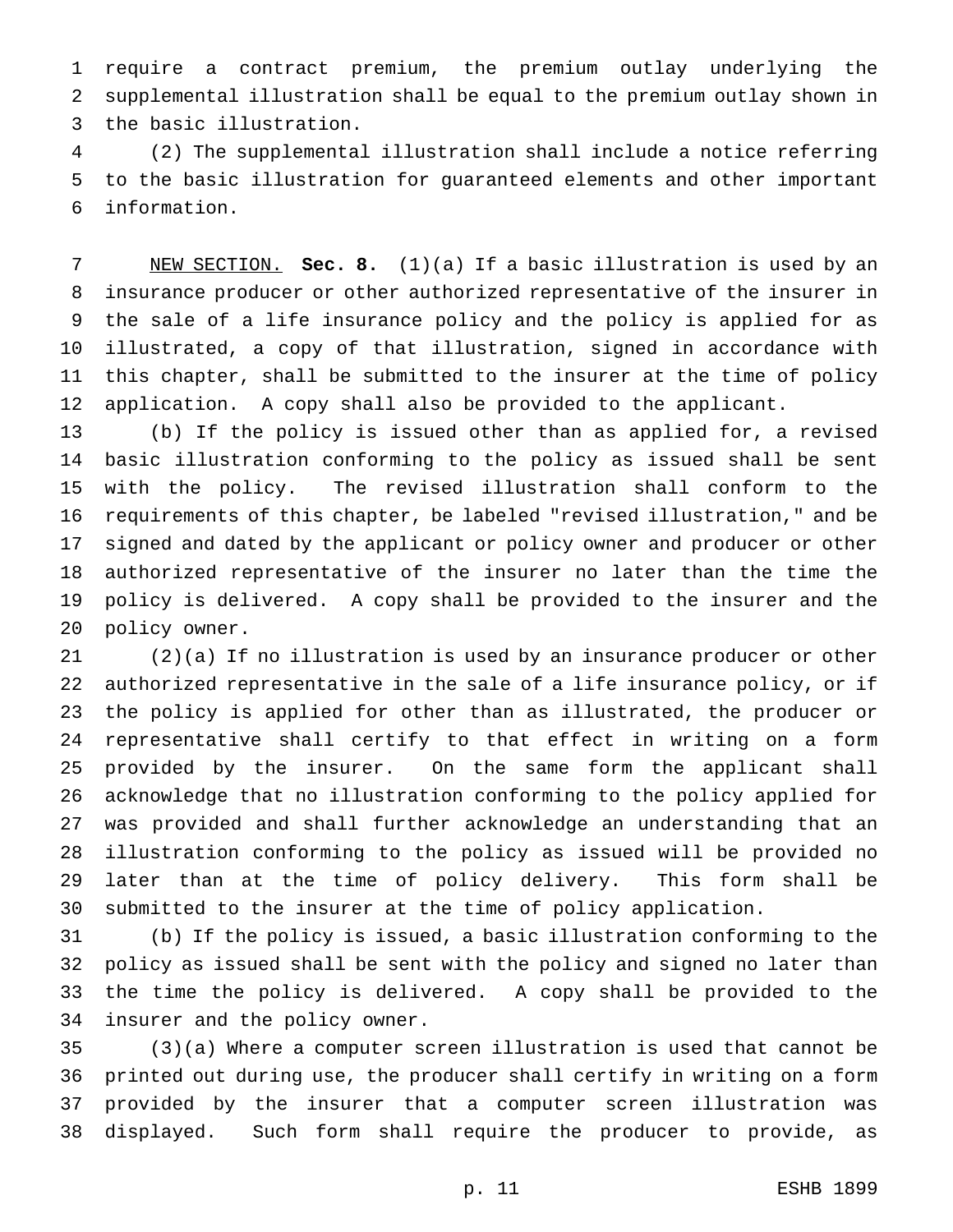applicable, the generic name of the policy and any riders illustrated, the guaranteed and nonguaranteed interest rates illustrated, the number of policy years illustrated, the initial death benefit, the premium amount illustrated, and the assumed number of years of premiums. On the same form the applicant shall acknowledge that an illustration matching that which was displayed on the computer screen will be provided no later than the time of policy delivery. A copy of this signed form shall be provided to the applicant at the time it is signed.

 (b) If the policy is issued, a basic illustration conforming to the policy as issued shall be sent with the policy and signed by the policy owner no later than the time the policy is delivered. A copy shall be provided to the policy owner and retained by the insurer.

 (c) If a computer screen illustration is used that can be printed during use, a copy of that illustration, signed in accordance with this chapter, shall be submitted to the insurer at the time of policy application. A copy shall also be provided to the applicant.

 (d) If the basic illustration or revised illustration is sent to the applicant or policy owner by mail from the insurer, it shall include instructions for the applicant or policy owner to sign the duplicate copy of the numeric summary page of the illustration for the policy issued and return the signed copy to the insurer. The insurer's obligation under this subsection is satisfied if it can demonstrate that it has made a diligent effort to secure a signed copy of the numeric summary page. The requirement to make a diligent effort shall be deemed satisfied if the insurer includes in the mailing a self- addressed, postage prepaid envelope with instructions for the return of the signed numeric summary page.

 (4) A copy of the basic illustration and a revised basic illustration, if any, signed as applicable, along with any certification that either no illustration was used or that the policy was applied for other than as illustrated, shall be retained by the insurer until three years after the policy is no longer in force. A copy need not be retained if no policy is issued.

 NEW SECTION. **Sec. 9.** (1) In the case of a policy designated as one for which illustrations will be used, the insurer shall provide each policy owner with an annual report on the status of the policy that shall contain at least the following information: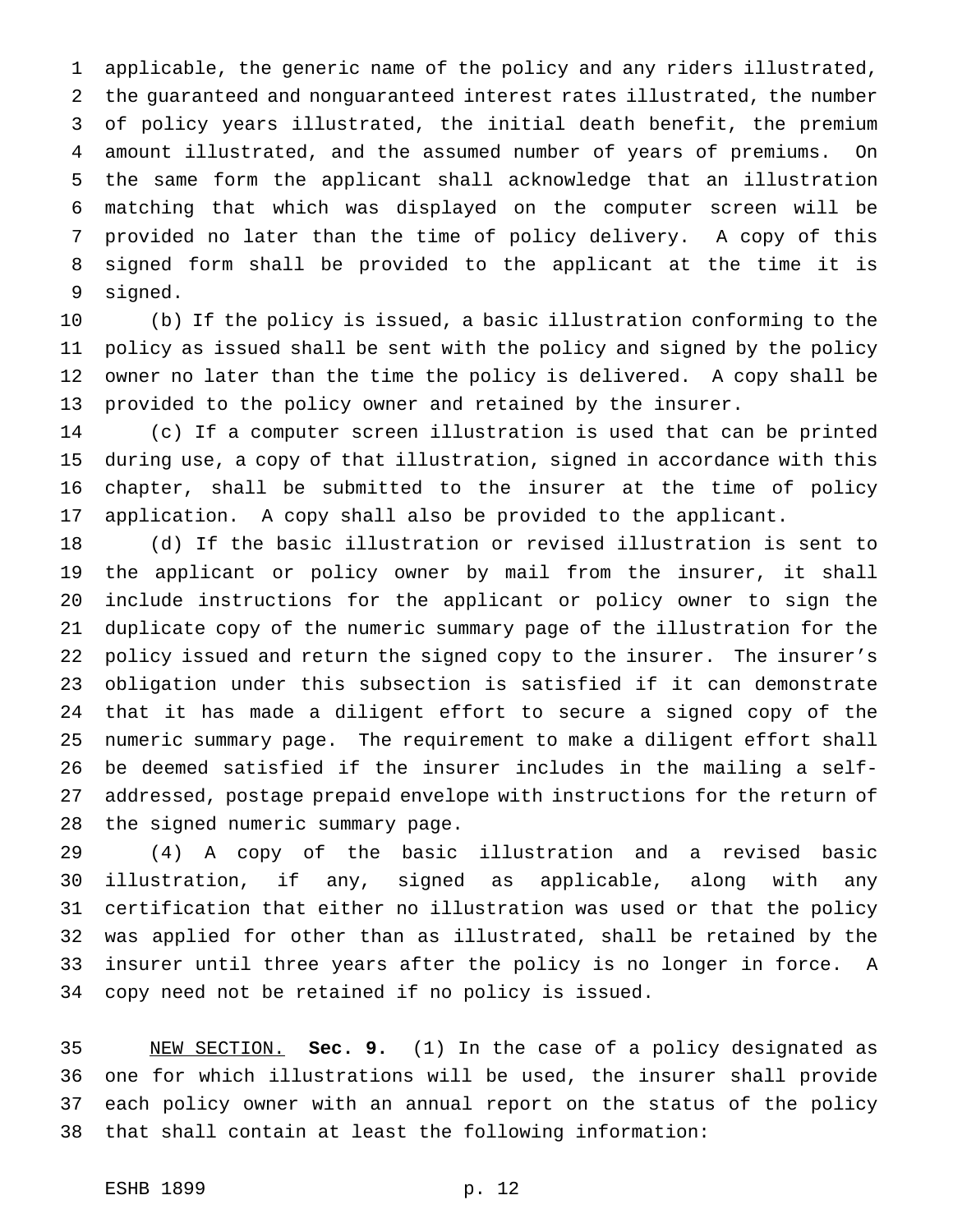(a) For universal life policies, the report shall include the following:

(i) The beginning and end date of the current report period;

 (ii) The policy value at the end of the previous report period and at the end of the current report period;

 (iii) The total amounts that have been credited or debited to the policy value during the current report period, identifying each type, such as interest, mortality, expense, and riders;

 (iv) The current death benefit at the end of the current report period on each life covered by the policy;

 (v) The net cash surrender value of the policy as of the end of the current report period;

 (vi) The amount of outstanding loans, if any, as of the end of the current report period; and

 (vii) For fixed premium policies: If, assuming guaranteed interest, mortality, and expense loads and continued scheduled premium payments, the policy's net cash surrender value is such that it would not maintain insurance in force until the end of the next reporting period, a notice to this effect shall be included in the report; or

 (viii) For flexible premium policies: If, assuming guaranteed interest, mortality, and expense loads, the policy's net cash surrender value will not maintain insurance in force until the end of the next reporting period unless further premium payments are made, a notice to this effect shall be included in the report.

(b) For all other policies, where applicable:

- (i) Current death benefit;
- (ii) Annual contract premium;
- (iii) Current cash surrender value;
- (iv) Current dividend;
- (v) Application of current dividend; and

(vi) Amount of outstanding loan.

 (c) Insurers writing life insurance policies that do not build nonforfeiture values shall only be required to provide an annual report with respect to these policies for those years when a change has been made to nonguaranteed policy elements by the insurer.

 (2) If the annual report does not include an in-force illustration, it shall contain the following notice displayed prominently: "IMPORTANT POLICY OWNER NOTICE: You should consider requesting more detailed information about your policy to understand how it may perform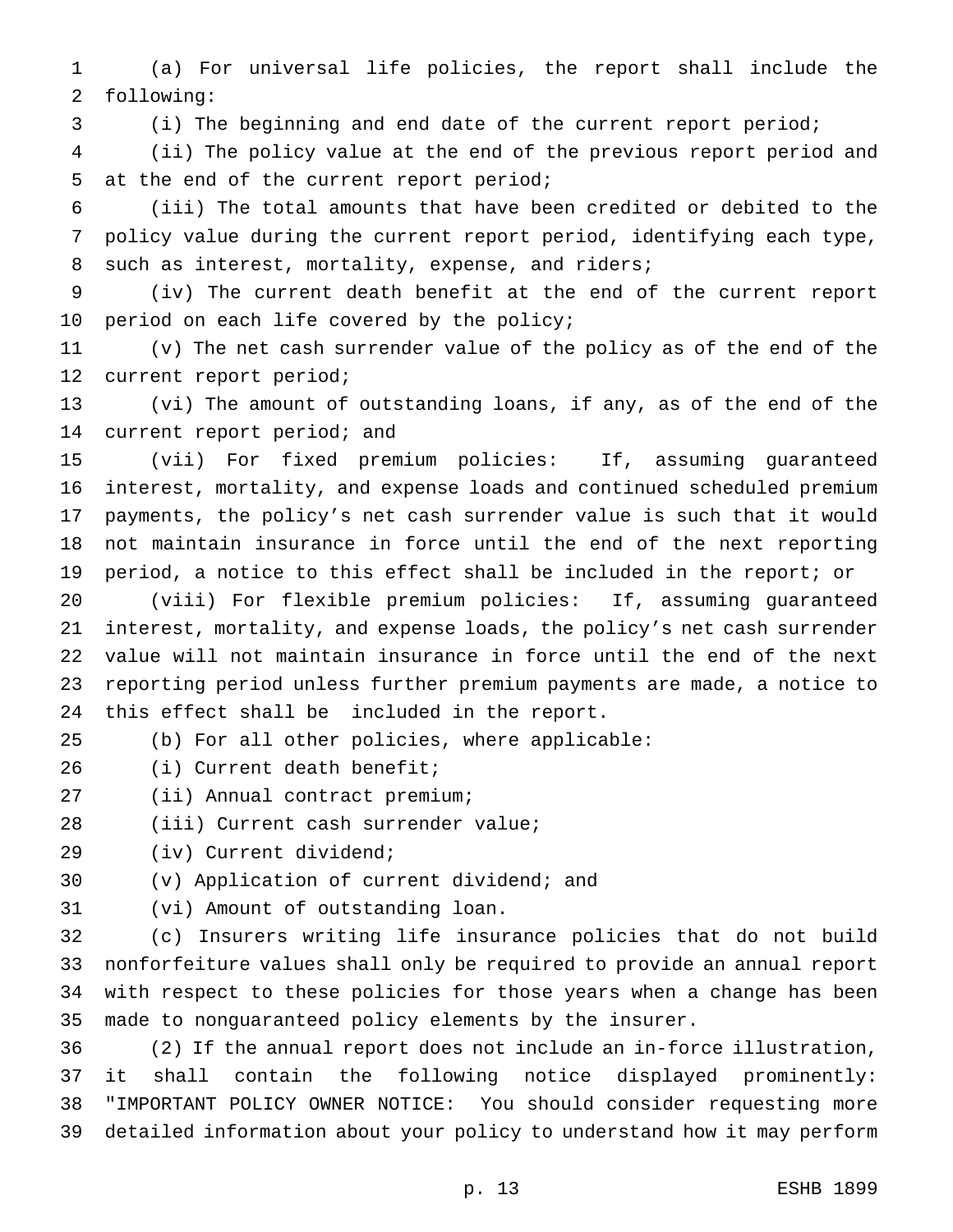in the future. You should not consider replacement of your policy or make changes in your coverage without requesting a current illustration. You may annually request, without charge, such an illustration by calling (insurer's phone number), writing to (insurer's name) at (insurer's address) or contacting your agent. If you do not receive a current illustration of your policy within 30 days from your request, you should contact your state insurance department." The insurer may vary the sequential order of the methods for obtaining an in-force illustration.

 (3) Upon the request of the policy owner, the insurer shall furnish an in-force illustration of current and future benefits and values based on the insurer's present illustrated scale. This illustration shall comply with the requirements of sections 5 (1) and (2) and 6 (1) and (5) of this act. No signature or other acknowledgment of receipt of this illustration shall be required.

 (4) If an adverse change in nonguaranteed elements that could affect the policy has been made by the insurer since the last annual report, the annual report shall contain a notice of that fact and the nature of the change prominently displayed.

 NEW SECTION. **Sec. 10.** (1) The board of directors of each insurer shall appoint one or more illustration actuaries.

 (2) The illustration actuary shall certify that the disciplined current scale used in illustrations is in conformity with the actuarial standard of practice for compliance with the national association of insurance commissioners model regulation on life insurance illustrations adopted by the actuarial standards board, and that the illustrated scales used in insurer-authorized illustrations meet the requirements of this chapter.

(3) The illustration actuary shall:

 (a) Be a member in good standing of the American academy of actuaries;

 (b) Be familiar with the standard of practice regarding life insurance policy illustrations;

 (c) Not have been found by the commissioner, following appropriate notice and hearing to have:

 (i) Violated any provision of, or any obligation imposed by, the insurance law or other law in the course of his or her dealings as an illustration actuary;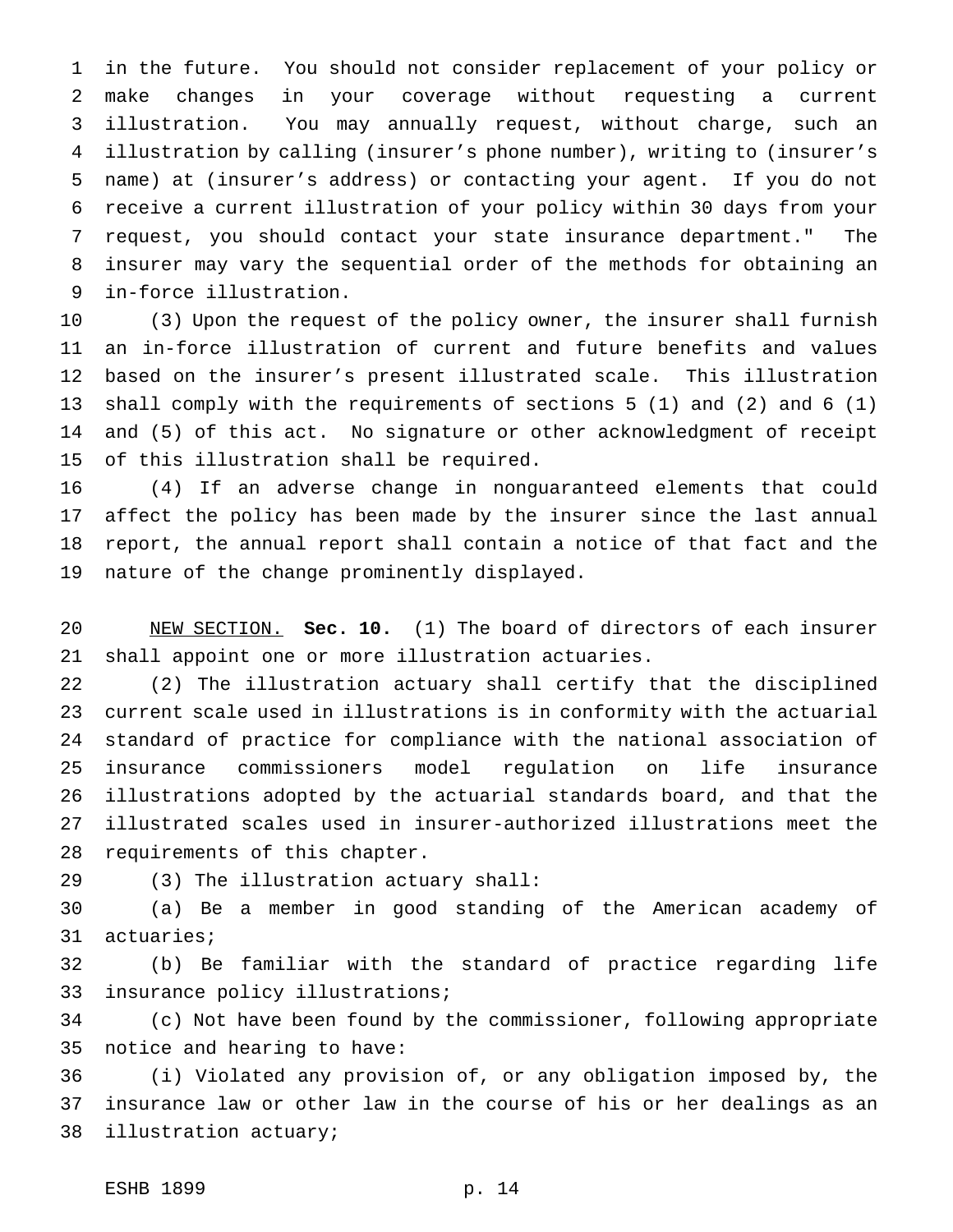(ii) Been found guilty of fraudulent or dishonest practices;

 (iii) Demonstrated his or her incompetence, lack of cooperation, or untrustworthiness to act as an illustration actuary; or

 (iv) Resigned or been removed as an illustration actuary within the past five years as a result of acts or omissions indicated in any adverse report on examination or as a result of a failure to adhere to generally acceptable actuarial standards;

 (d) Not fail to notify the commissioner of any action taken by a commissioner of another state similar to that under (c) of this subsection;

 (e) Disclose in the annual certification whether, since the last certification, a currently payable scale applicable for business issued within the previous five years and within the scope of the certification has been reduced for reasons other than changes in the experience factors underlying the disciplined current scale. If nonguaranteed elements illustrated for new policies are not consistent with those illustrated for similar in-force policies, this must be disclosed in the annual certification. If nonguaranteed elements illustrated for both new and in-force policies are not consistent with the nonguaranteed elements actually being paid, charged, or credited to the same or similar forms, this must be disclosed in the annual certification; and

 (f) Disclose in the annual certification the method used to allocate overhead expenses for all illustrations:

(i) Fully allocated expenses;

(ii) Marginal expenses; or

 (iii) A generally recognized expense table based on fully allocated expenses representing a significant portion of insurance companies and approved by the national association of insurance commissioners.

 (4)(a) The illustration actuary shall file a certification with the board of directors and with the commissioner:

 (i) Annually for all policy forms for which illustrations are used; and

(ii) Before a new policy form is illustrated.

 (b) If an error in a previous certification is discovered, the illustration actuary shall notify the board of directors of the insurer and the commissioner promptly.

 (5) If an illustration actuary is unable to certify the scale for any policy form illustration the insurer intends to use, the actuary